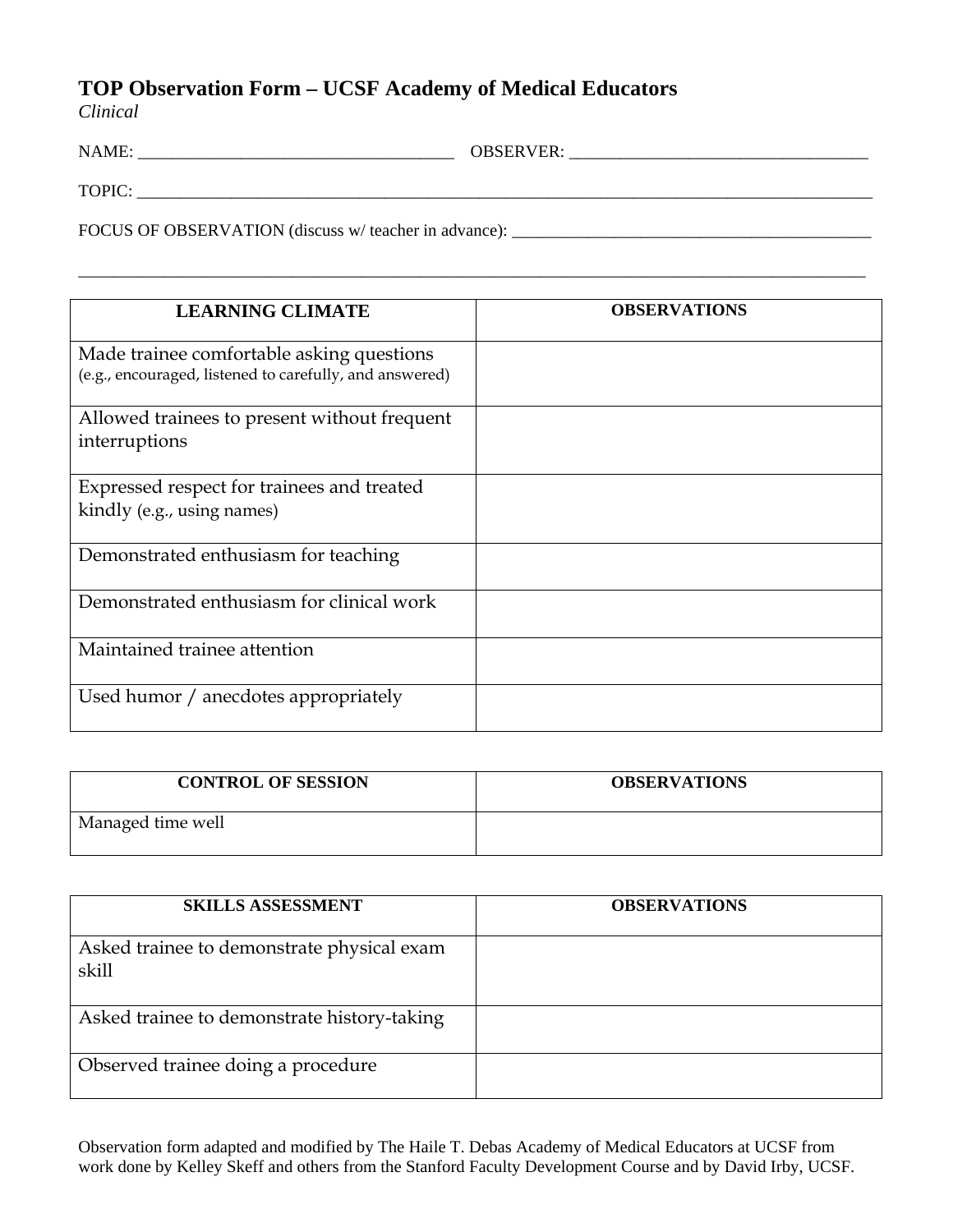| <b>CRITICAL THINKING and</b><br><b>RETENTION &amp; UNDERSTANDING</b>      | <b>OBSERVATIONS</b> |
|---------------------------------------------------------------------------|---------------------|
| Asked for differential diagnosis                                          |                     |
| Asked for commitment re: diagnosis and plan                               |                     |
| Asked probing questions                                                   |                     |
| Rephrased difficult questions                                             |                     |
| Provided didactic teaching / overview of key<br>concepts or general rules |                     |
| Provided reasoning/justification when changing<br>trainee plans           |                     |
| Used whiteboard, computer, or other visual aid                            |                     |

| <b>FEEDBACK</b>                                | <b>OBSERVATIONS</b> |
|------------------------------------------------|---------------------|
| Provided corrective feedback                   |                     |
| Provided positive feedback                     |                     |
| Explained why trainee was correct or incorrect |                     |
| Offered suggestions for improvement            |                     |

| <b>SELF-DRECTED LEARNING</b>                               | <b>OBSERVATIONS</b> |
|------------------------------------------------------------|---------------------|
| Specifically directed trainee to pursue outside<br>reading |                     |
| Motivated trainee to pursue outside reading                |                     |